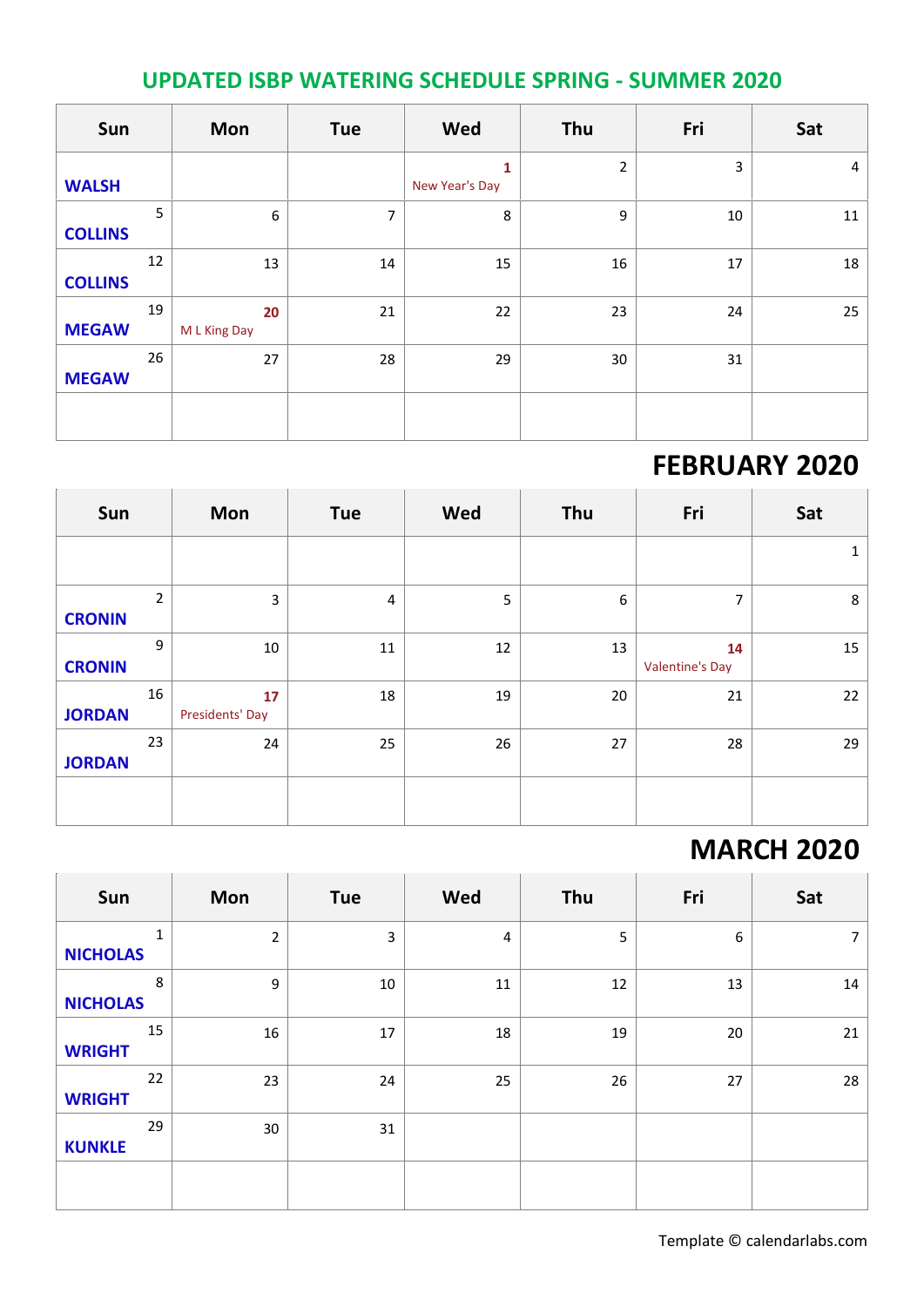# **APRIL 2020**

| Sun                 | Mon | Tue            | Wed          | Thu              | Fri                      | Sat            |
|---------------------|-----|----------------|--------------|------------------|--------------------------|----------------|
|                     |     |                | $\mathbf{1}$ | $\overline{2}$   | 3                        | $\overline{4}$ |
| 5<br><b>KUNKLE</b>  | 6   | $\overline{7}$ | 8            | $\boldsymbol{9}$ | 10<br><b>Good Friday</b> | 11             |
| 12<br><b>HARKOM</b> | 1   | 14             | 15           | 16               | 17                       | 18             |
| 19<br><b>HARKOM</b> | 20  | 21             | 22           | 23               | 24                       | 25             |
| 26<br><b>GRAHAM</b> | 27  | 28             | 29           | 30               |                          |                |
|                     |     |                |              |                  |                          |                |

## **MAY 2020**

| Sun                             | Mon                       | <b>Tue</b> | Wed | Thu            | Fri          | Sat            |
|---------------------------------|---------------------------|------------|-----|----------------|--------------|----------------|
|                                 |                           |            |     |                | $\mathbf{1}$ | $\overline{2}$ |
| $\overline{3}$<br><b>GRAHAM</b> | 4                         | 5          | 6   | $\overline{7}$ | 8            | 9              |
| 10<br><b>SCOTT</b>              | $11\,$                    | 12         | 13  | 14             | 15           | 16             |
| 17<br><b>SCOTT</b>              | 18                        | 19         | 20  | 21             | 22           | 23             |
| 24<br><b>DAVIS</b>              | 25<br><b>Memorial Day</b> | 26         | 27  | 28             | 29           | 30             |
| 31<br><b>DAVIS</b>              |                           |            |     |                |              |                |

# **JUNE 2020**

| Sun                  | Mon         | <b>Tue</b>     | Wed    | Thu            | Fri | Sat |
|----------------------|-------------|----------------|--------|----------------|-----|-----|
|                      | $\mathbf 1$ | $\overline{2}$ | 3      | $\overline{4}$ | 5   | 6   |
| 7<br><b>CUSHMAN</b>  | 8           | 9              | $10\,$ | 11             | 12  | 13  |
| 14<br><b>CUSHMAN</b> | 15          | 16             | 17     | 18             | 19  | 20  |
| 21<br><b>WALSH</b>   | 22          | 23             | 24     | 25             | 26  | 27  |
| 28<br><b>WALSH</b>   | 29          | 30             |        |                |     |     |
|                      |             |                |        |                |     |     |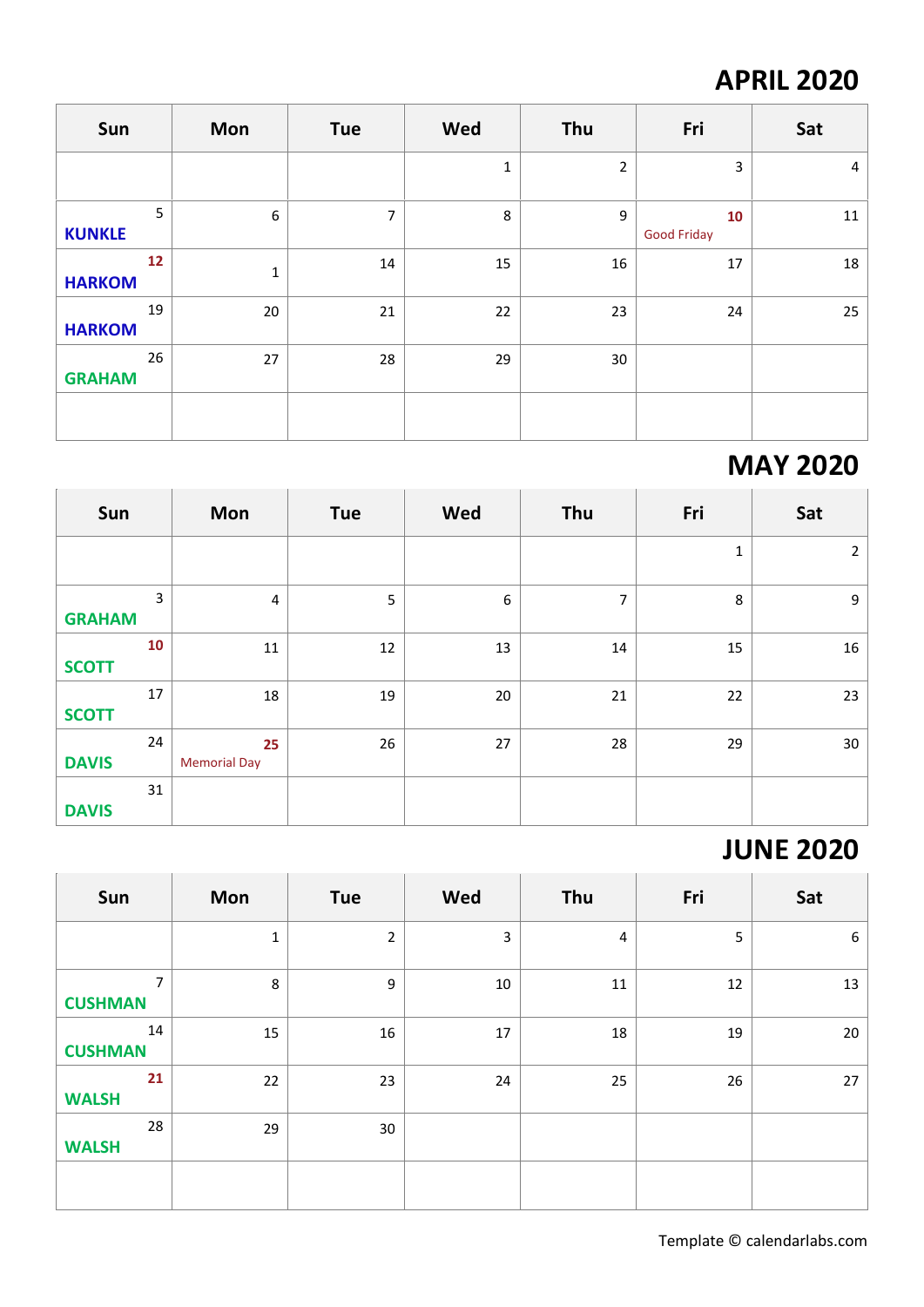# **JULY 2020**

| Sun            |    | Mon              | <b>Tue</b>     | Wed          | Thu         | Fri    | Sat                      |
|----------------|----|------------------|----------------|--------------|-------------|--------|--------------------------|
|                |    |                  |                | $\mathbf{1}$ | $\mathbf 2$ | 3      | 4<br>Independence<br>Day |
| <b>COLLINS</b> | 5  | $\boldsymbol{6}$ | $\overline{7}$ | 8            | 9           | 10     | 11                       |
| <b>COLLINS</b> | 12 | 13               | 14             | 15           | 16          | $17\,$ | 18                       |
| <b>MEGAW</b>   | 19 | 20               | 21             | 22           | 23          | 24     | 25                       |
| <b>MEGAW</b>   | 26 | 27               | 28             | 29           | 30          | 31     |                          |
|                |    |                  |                |              |             |        |                          |

# **AUGUST 2020**

| Sun           |                | Mon    | <b>Tue</b>     | Wed | Thu              | Fri            | Sat |
|---------------|----------------|--------|----------------|-----|------------------|----------------|-----|
|               |                |        |                |     |                  |                | 1   |
| <b>CRONIN</b> | $\overline{2}$ | 3      | $\overline{4}$ | 5   | $\boldsymbol{6}$ | $\overline{7}$ | 8   |
| <b>CRONIN</b> | 9              | $10\,$ | 11             | 12  | 13               | 14             | 15  |
| <b>JORDAN</b> | 16             | $17\,$ | 18             | 19  | 20               | 21             | 22  |
| <b>JORDAN</b> | 23             | 24     | 25             | 26  | 27               | 28             | 29  |
| <b>KUNKLE</b> | 30             | 31     |                |     |                  |                |     |

# **SEPTEMBER 2020**

| Sun            |    | Mon            | Tue          | Wed            | Thu                     | Fri    | Sat            |
|----------------|----|----------------|--------------|----------------|-------------------------|--------|----------------|
|                |    |                | $\mathbf{1}$ | $\overline{2}$ | $\overline{\mathbf{3}}$ | 4      | $5\phantom{.}$ |
| <b>KUNKLE</b>  | 6  | 7<br>Labor Day | 8            | 9              | $10\,$                  | $11\,$ | 12             |
| <b>WRIGHT</b>  | 13 | 14             | 15           | 16             | $17\,$                  | 18     | 19             |
| <b>WRIGHT</b>  | 20 | 21             | 22           | 23             | 24                      | 25     | 26             |
| <b>SKINNER</b> | 27 | 28             | 29           | 30             |                         |        |                |
|                |    |                |              |                |                         |        |                |